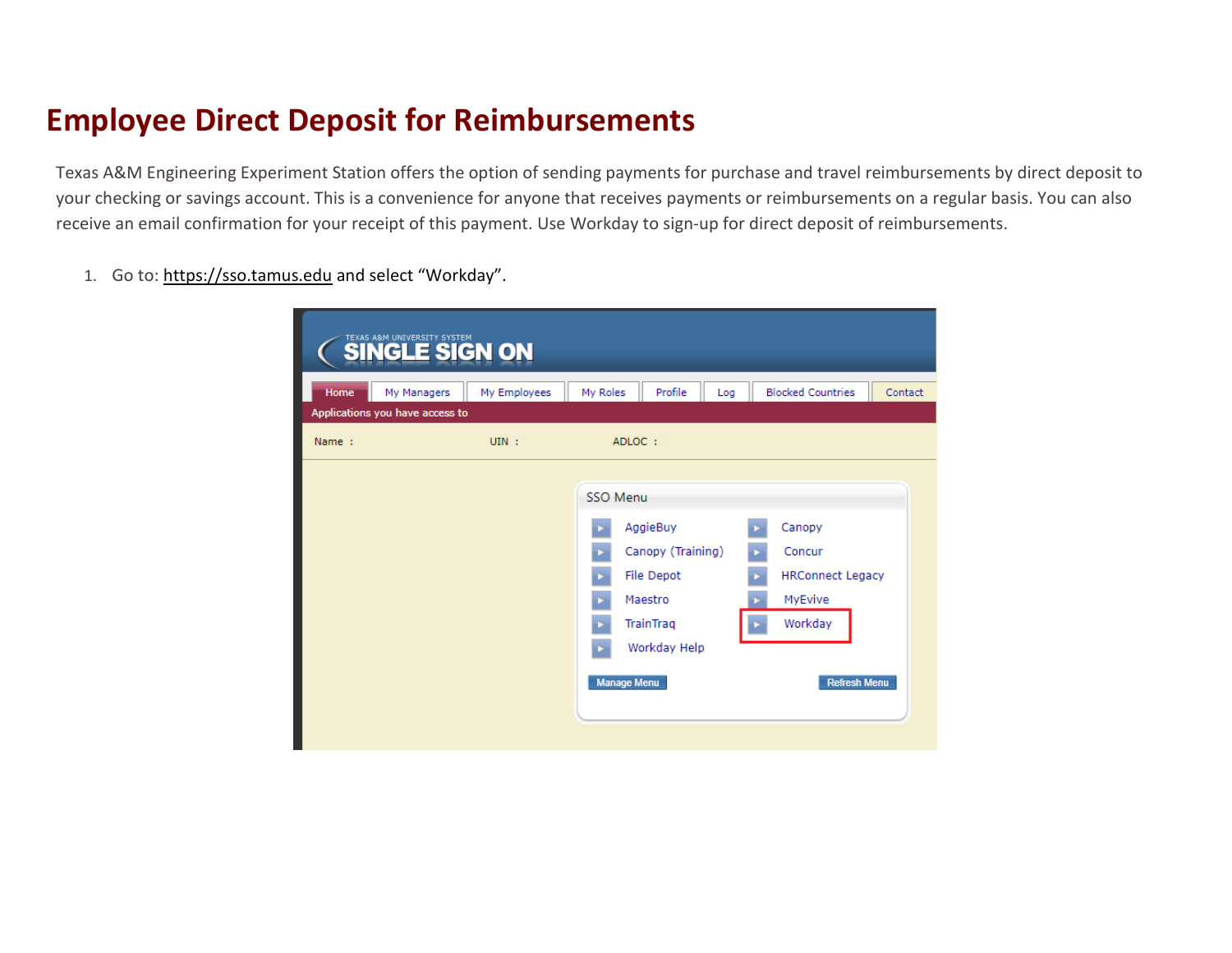2. Within Workday, select the "Pay" worklet.



3. Select "Payment Elections".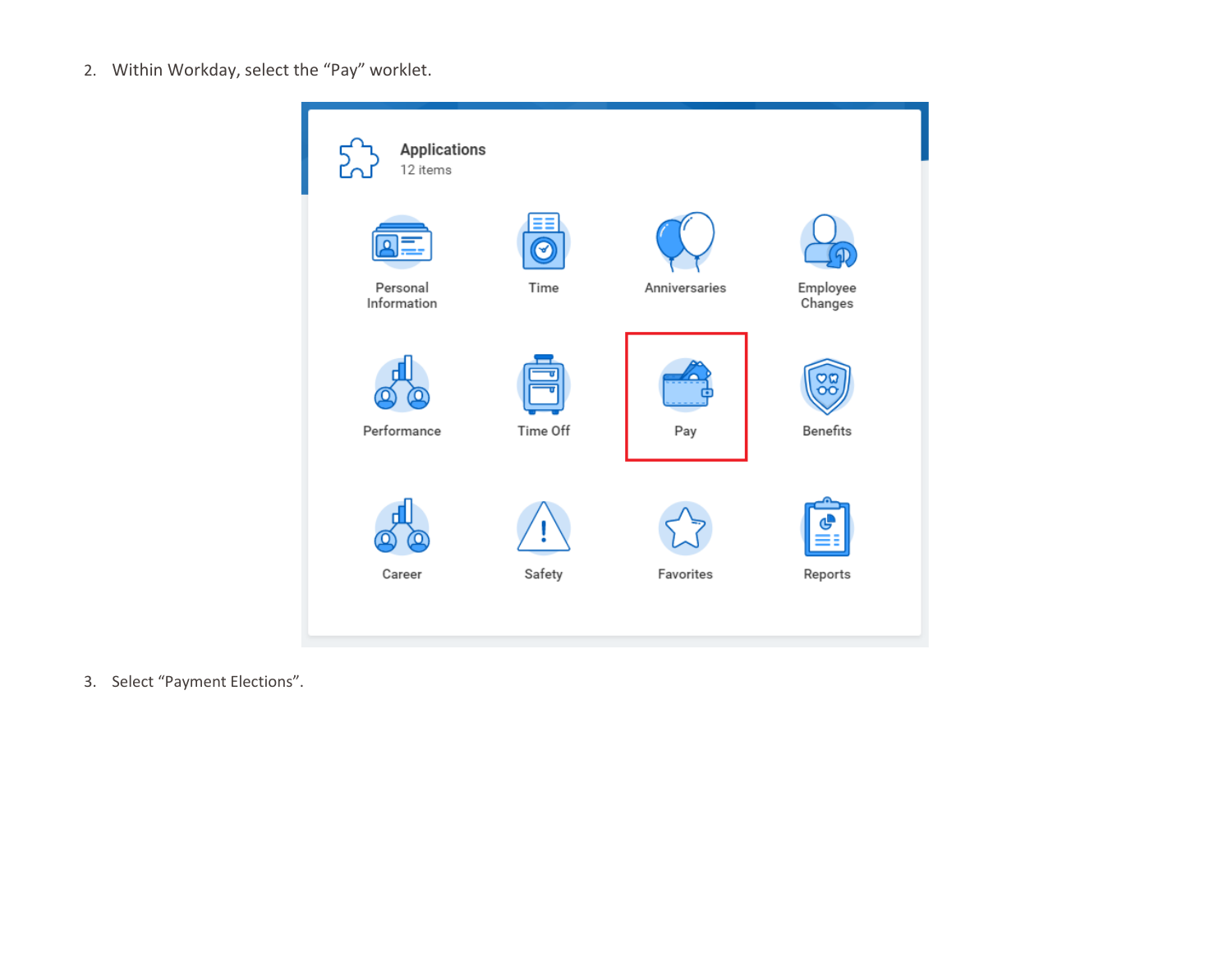

4. Notice if you have a bank account in Workday already. Is it accurate? If not, delete or change the account.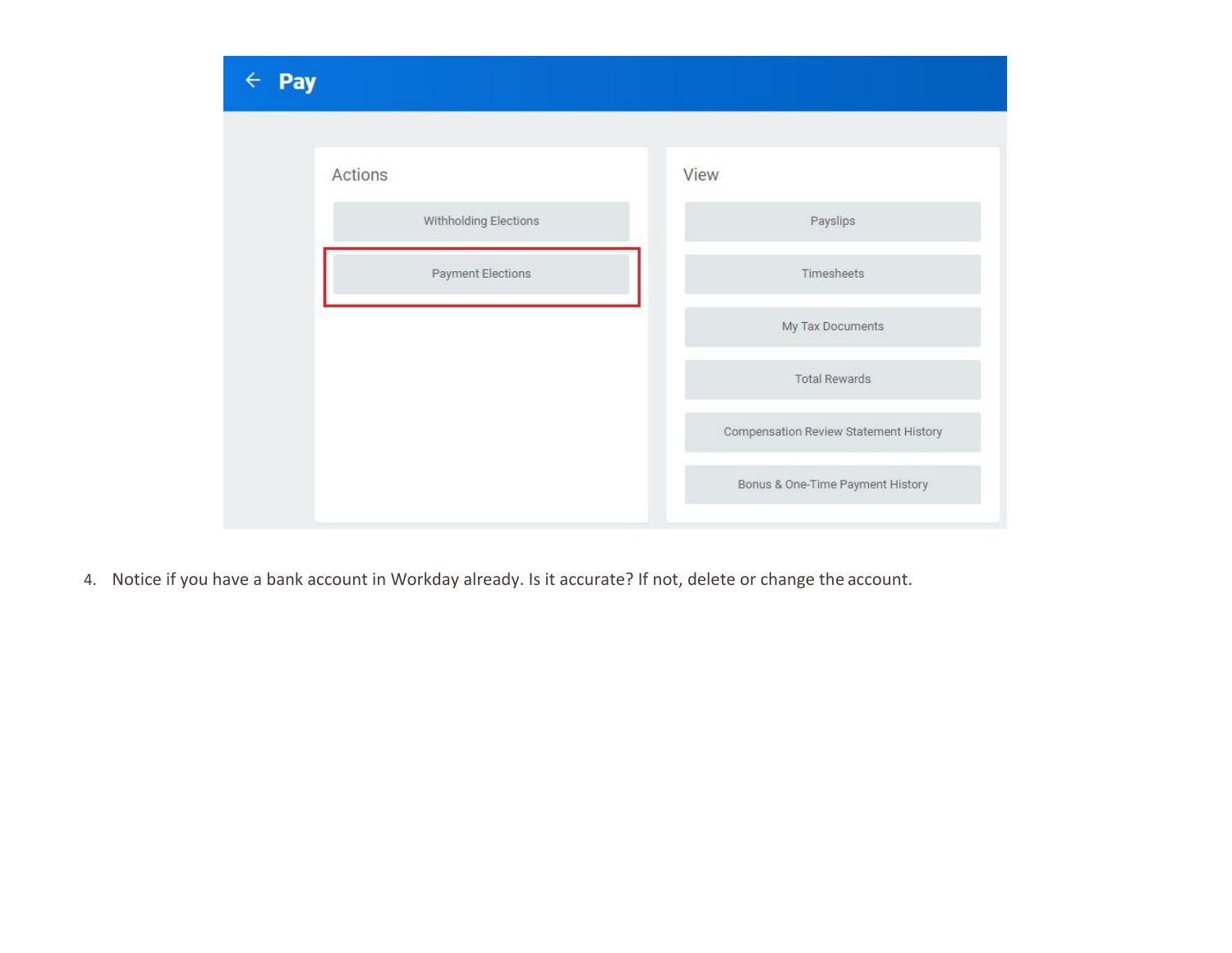5. If you want to add another account (or you do not have an existing account yet), click on "Add". You can direct Fiscal Office "Expense" reimbursements (e.g., travel) into a different account than your "Payroll", so it is okay to have more than one bank account in this section.

| <b>Payment Elections</b> | $\blacksquare$                                                                                                                 |                  |              |                       | 椢<br>፼                            |
|--------------------------|--------------------------------------------------------------------------------------------------------------------------------|------------------|--------------|-----------------------|-----------------------------------|
|                          | Select how to receive payment for each type of pay. For direct deposit, be sure to add bank accounts before payment elections. |                  |              |                       |                                   |
| Person                   |                                                                                                                                |                  |              |                       |                                   |
| Default Country          | United States of America                                                                                                       |                  |              |                       |                                   |
| Default Currency         | <b>USD</b>                                                                                                                     |                  |              |                       |                                   |
| <b>Status</b>            | Successfully Completed                                                                                                         |                  |              |                       |                                   |
| Last Updated             | 11/24/2017 05:30 PM                                                                                                            |                  |              |                       |                                   |
|                          |                                                                                                                                |                  |              |                       | Turn off the new tables view<br>Ð |
| Accounts 1 item          |                                                                                                                                |                  |              |                       | 個言団い囲田                            |
| <b>Account Nickname</b>  | Country                                                                                                                        | <b>Bank Name</b> | Account Type | <b>Account Number</b> |                                   |
| Bank ******6447          | United States of America                                                                                                       | Bank             | Checking     | ******6447            | Edit                              |
|                          |                                                                                                                                |                  |              |                       | Remove                            |
|                          |                                                                                                                                |                  |              |                       | View                              |
| Add                      |                                                                                                                                |                  |              |                       |                                   |

6. Once you have an accurate bank account(s) in Workday, you can elect to use an account from the "accounts" section for your "Expense" Pay Type in the "Payment Elections" section. Below is an example of an employee who has their Payroll and Expense Pay Types both going to the same bank account (this is the most typical situation).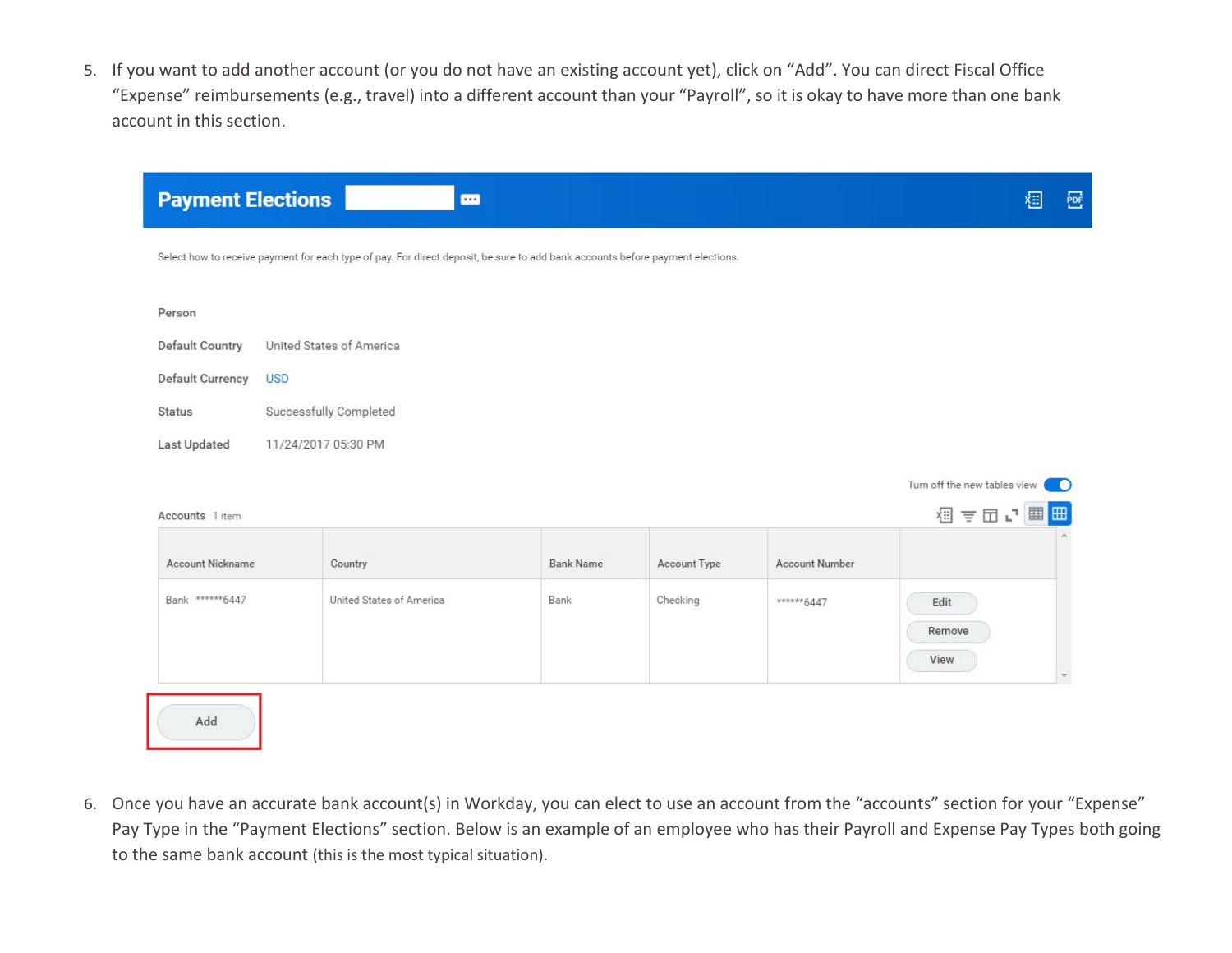| Payment Elections 2 items |                |                 |                       |                |                 | <b>KB</b> 〒 * |
|---------------------------|----------------|-----------------|-----------------------|----------------|-----------------|---------------|
|                           |                |                 | Payment Elections     |                |                 |               |
| Pay Type                  | Payment Type   | Account         | <b>Account Number</b> | Distribution   |                 |               |
| Payroll                   | Direct Deposit | Bank ******0086 | ******0086            | Balance<br>Yes | Change Election | ∧             |
| Expense                   | Direct Deposit | Bank ******0086 | ******0086            | Balance<br>Yes | Change Election | $\checkmark$  |
| ≺                         |                |                 |                       |                |                 |               |

7. For new employees or employees who are not currently setup with direct deposit for "Expense" Pay type (screen does not look like the above), once you have added a bank account, you will press "Add Elections". See screen shot below.

| Worker.                                | Lynn Krueger                             |                          |                   |                     |                |                 |                   |
|----------------------------------------|------------------------------------------|--------------------------|-------------------|---------------------|----------------|-----------------|-------------------|
| Default Country                        | United States of America                 |                          |                   |                     |                |                 |                   |
| Default Currency                       | USD                                      |                          |                   |                     |                |                 |                   |
| Status                                 | Successfully Completed                   |                          |                   |                     |                |                 |                   |
| Accounts 1 nem                         |                                          |                          |                   |                     |                |                 | ■ ♀Ⅲ♪             |
| Account Nickname                       |                                          | Country                  | Bank Name         | Account Type        | Account Number |                 |                   |
| Bank ******* 2574                      |                                          | United States of America | Bank              | <b>Checking</b>     | mmm2574        | Change Account  |                   |
|                                        |                                          |                          |                   |                     |                | Delete Account: |                   |
| a communication of the communication   |                                          |                          |                   |                     |                |                 | $\frac{\mu}{\mu}$ |
| Add Account<br>Payment Elections 1 Nem |                                          |                          | Payment Elections |                     |                |                 | □ マノ              |
| Pay Type                               | Payment Type                             | Account                  | Account Number    | Distribution        |                |                 |                   |
| Payroll                                | Direct Deposit                           | Bank ******* 2574        | ******2574        | Balance<br>Yes      |                | Change Election |                   |
| $\epsilon$                             |                                          |                          |                   |                     |                |                 |                   |
|                                        | Payment Elections Requiring Setup 1 item |                          |                   |                     |                |                 | ■ 〒Ⅲ√             |
| Pay Type                               |                                          | Default Payment Type     |                   | Description         |                |                 |                   |
| Expense                                |                                          | Check:                   |                   | No elections found. |                | Add Elections   |                   |
| 4.7                                    |                                          |                          |                   |                     |                |                 | W.                |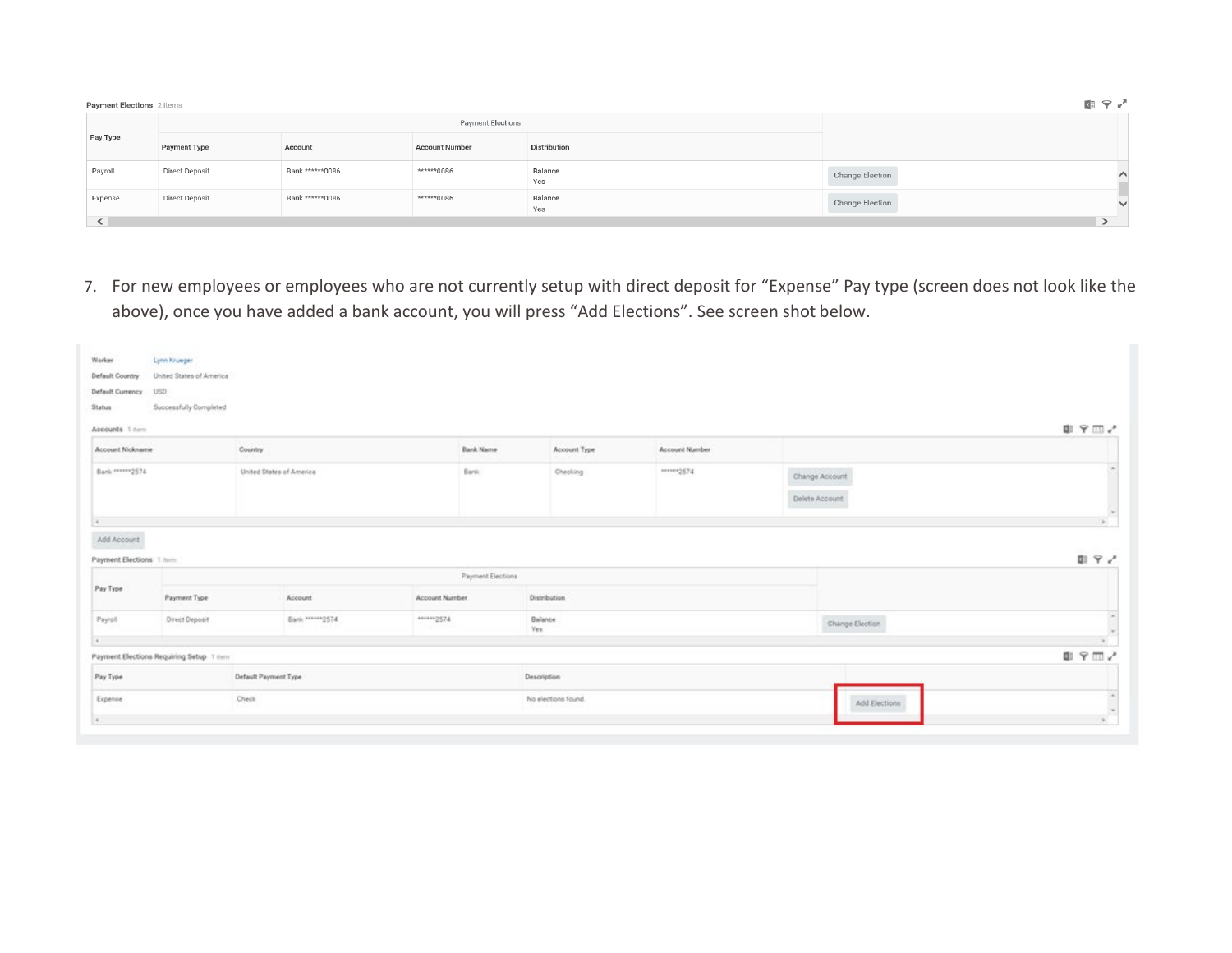8. Below is the screen that appears once you press "Add Elections".

| <b>Payment Election</b>                                                                              |                |                          |                                                                                                                            |               |         |                             |
|------------------------------------------------------------------------------------------------------|----------------|--------------------------|----------------------------------------------------------------------------------------------------------------------------|---------------|---------|-----------------------------|
|                                                                                                      |                |                          | **Please note that by submitting this payment election request you are consenting to receive your pay slip electronically. |               |         |                             |
|                                                                                                      |                |                          |                                                                                                                            |               |         |                             |
| Pay Type                                                                                             |                | Expense                  |                                                                                                                            |               |         |                             |
| Worker                                                                                               |                | Lynn Krueger             |                                                                                                                            |               |         |                             |
| <b>Default Country</b>                                                                               |                | United States of America |                                                                                                                            |               |         |                             |
| Default Currency                                                                                     |                | <b>USD</b>               |                                                                                                                            |               |         |                             |
| Number of Elections Allowed                                                                          |                |                          |                                                                                                                            |               |         |                             |
| Payment Elections 1 item                                                                             |                |                          |                                                                                                                            |               |         | $9 \text{ m}$               |
| $\bigoplus$                                                                                          | Order *Country |                          | *Currency                                                                                                                  | *Payment Type | Account | *Balance / Amount / Percent |
| $\textcircled{\scriptsize{+}} \odot \textcircled{\scriptsize{+}} \circ \textcircled{\scriptsize{+}}$ |                |                          |                                                                                                                            |               |         | Balance<br>$\rightarrow$    |
| ×                                                                                                    |                |                          |                                                                                                                            |               |         | s.                          |

9. Complete the Country (typically US), the currency (typically USD), the payment type (Direct Deposit) and then the bank. Bank will be a drop down from the choice(s) you entered above in the "Account" section of the screen (step 6). Lastly select "Balance". Seebelow.

| <b>Payment Election</b>          |                                 |                                                                                                                             |                       |                 |                             |
|----------------------------------|---------------------------------|-----------------------------------------------------------------------------------------------------------------------------|-----------------------|-----------------|-----------------------------|
|                                  |                                 | ** Please note that by submitting this payment election request you are consenting to receive your pay slip electronically. |                       |                 |                             |
| Pay Type                         | Expense                         |                                                                                                                             |                       |                 |                             |
| Worker                           | Lynn Krueger                    |                                                                                                                             |                       |                 |                             |
| Default Country                  | United States of America        |                                                                                                                             |                       |                 |                             |
| Default Currency                 | <b>USD</b>                      |                                                                                                                             |                       |                 |                             |
| Number of Elections Allowed      |                                 |                                                                                                                             |                       |                 |                             |
| Payment Elections 1 item         |                                 |                                                                                                                             |                       |                 | $9 \text{ m/s}$             |
| $\bigoplus$<br>Order<br>*Country |                                 | *Currency                                                                                                                   | *Payment Type         | Account         | *Balance / Amount / Percent |
| $\bigoplus$<br>平                 | 這<br>X United States of America | 三<br>X USD                                                                                                                  | E<br>X Direct Deposit | E<br>search     | <b>C</b> Balance            |
|                                  |                                 |                                                                                                                             |                       | Bank ******2574 |                             |
|                                  |                                 |                                                                                                                             |                       |                 |                             |
|                                  |                                 |                                                                                                                             |                       |                 |                             |